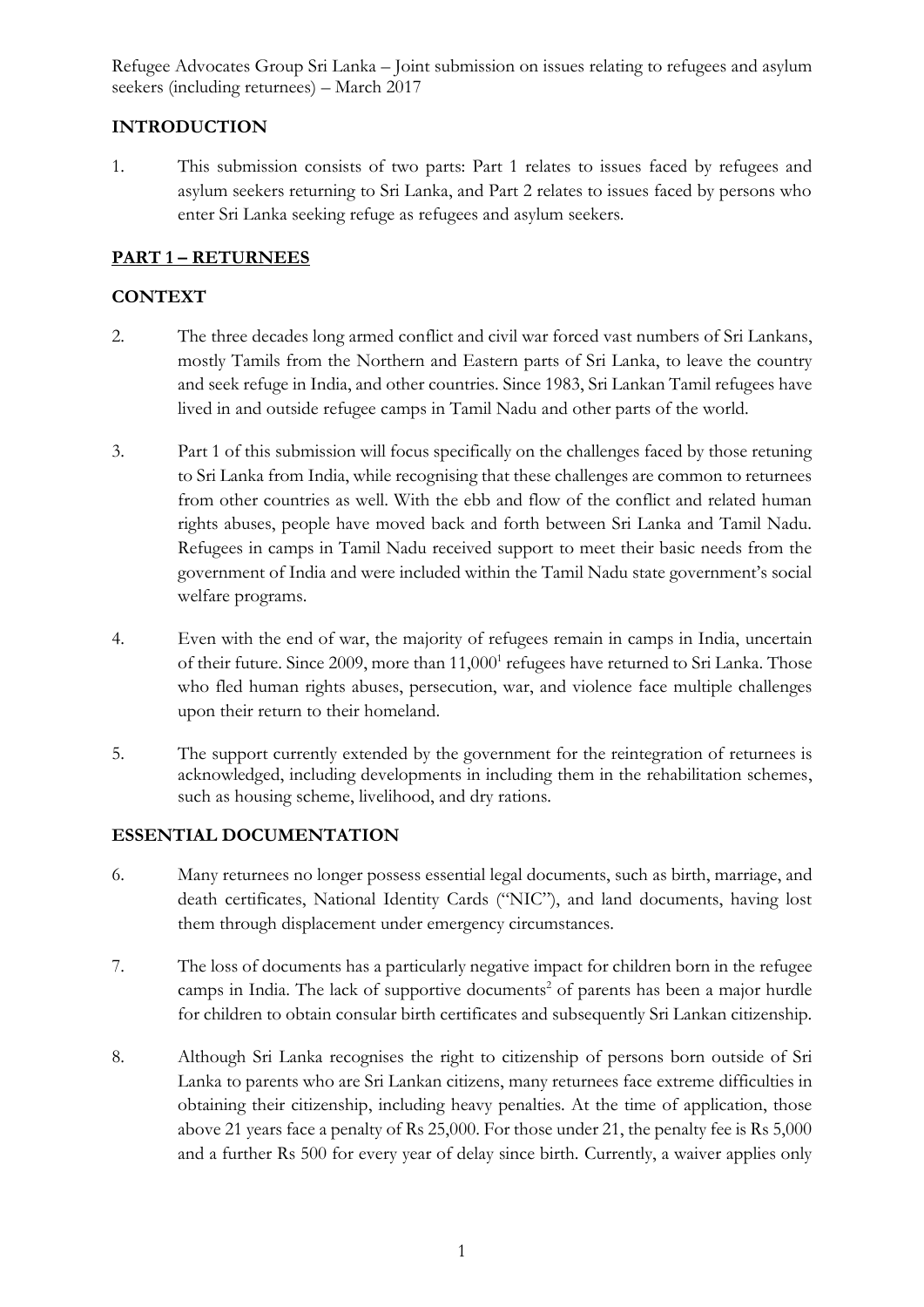to those who possess a return letter from UNHCR. Those who return spontaneously of their own accord will not have the UNHCR letter and cannot obtain the waiver.

- 9. In the case of refugees in camps in India, the waiver of consular fees is acknowledged. However, a progressive increase in the documentation requirements for obtaining consular birth certificates and citizenship causes unnecessary delays and makes it significantly harder to obtain the documents to claim their rights. Further, it adds financial burdens as it requires refugees having to travel numerous times to obtain consular services. The inability to obtain consular documents increases the risk of refugees falling into the category of stateless persons without proper documentation.
- 10. The inability of refugees born in camps to obtain citizenship (through the Sri Lankan consular process) before return causes delays in their ability to obtain other documents in Sri Lanka after return, such as the NIC, passports, and driving licences. This results in further delays in returnees being processed for reintegration benefits, accessing rights and entitlements, including social welfare schemes, opening bank accounts, finding employment, and enrolling in educational institutions. The consequence is that returnees are effectively left unable to work and generate income.

# **LAND AND HOUSING**

- 11. During the period of displacement, the absence of refugees physically being present to claim their properties has resulted in their properties and lands being occupied. In Sri Lanka, the Government is entitled to redistribute lands that are not physically occupied by the owners after a certain number of years. This has resulted in many returnees who have been refugees for long periods of time losing their properties and being forced to live with friends and relatives or in welfare centres. Other issues relating to land include the loss of land documents, land disputes over boundaries, and the inability to locate and demarcate land.
- 12. Even returnees who are able to recover their land are unable to use it for resettlement due to the land being overgrown by jungle growth and having the threat of animal invasion.
- 13. The vast majority of the returnees have no shelter at the point of return to Sri Lanka. They have to depend on friends and relatives, or they are forced to rent out properties, which further drains their already limited resources. There is neither governmental nor non-governmental programmes to provide temporary or transitional shelter. While returnees are no longer discriminated for permanent housing, many returnees remain homeless for extended periods of time. Further, the allocation of state housing is limited, given the already existing high demands among IDPs, which forces returnees to continue living in temporary circumstances.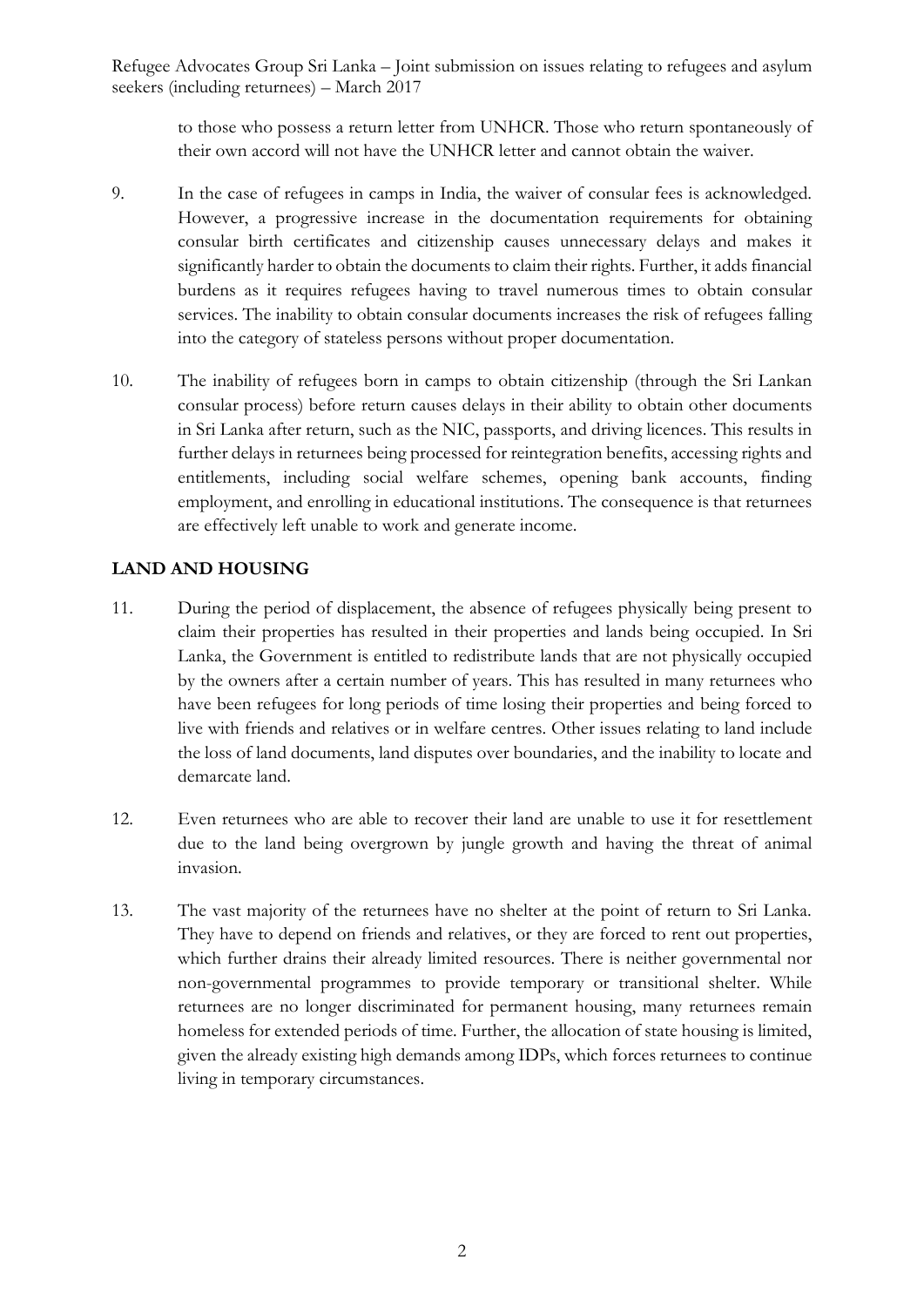# **EDUCATION**

- 14. Upon return, those who have earned academic degrees and diplomas from institutions outside of Sri Lanka face the risk of their qualifications being unrecognised.<sup>3</sup> Obtaining equivalent certificates (to recognise certificates from foreign institutions) places an additional burden on people who are already struggling with very limited resources. The expenses include travelling to and from Colombo and the fees for conversions (Rs 35,000 for National Apprentice and Industrial Training certificates and Rs 2,500 for university degrees).
- 15. Students who completed high school/secondary studies, particularly in India, have no system to have their marks recognised and to be considered for university admissions in Sri Lanka.

# **LIVELIHOOD AND EMPLOYMENT**

- 16. Returnees are faced with an already economically challenging environment. There is an absence of support to engage in traditional livelihoods, deprivation of agricultural land, an inability to get fishing licences, and a requirement of compulsory guarantors for livelihood loans.
- 17. Returnees face difficulties in finding employment opportunities in both the private and public sector. There are limited support schemes available and relate only to livestock management, agriculture, and fisheries.
- 18. Since 1990, there are approximately 4,000 persons who have completed their tertiary education in India and elsewhere. Implement the recommendations of the Parliamentary Select Committee<sup>4</sup> to provide refugee graduates with employment through special graduate programmes.

### **PROTECTION ISSUES**

19. Returnees, from India and other places, undergo security screening upon arrival. While its intensity has been reduced since the change of government, returnees feel threatened and are extremely inconvenienced by varying degrees of investigation. In particular, returnees who have been refused asylum in other countries or return on the basis of bilateral agreements face increased security surveillance, harassment, and detention.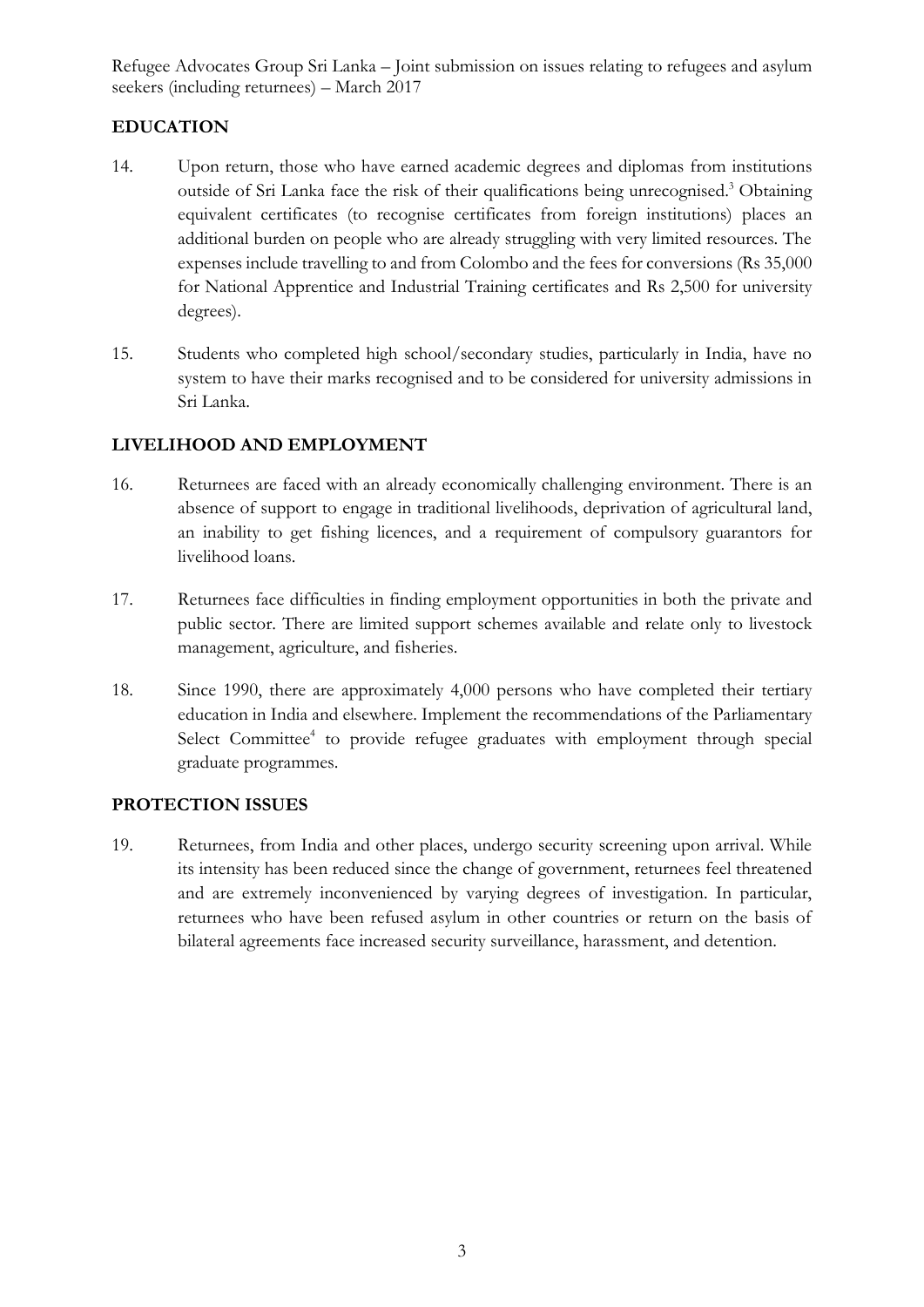# **PART 2 – REFUGEES AND ASYLUM SEEKERS**

### **CONTEXT**

20. As at 31 December 2016, there are 576 asylum seekers, 5 comprising 298 cases registered with UNHCR in Sri Lanka, and 604 recognised refugees,<sup>6</sup> comprising 276 cases. As at November 2016, 408 refugees had been resettled to a third country.

| Country of origin | <b>Refugees</b> |                | Asylum seekers |                |
|-------------------|-----------------|----------------|----------------|----------------|
|                   | No. of cases    | No. of persons | No. of cases   | No. of persons |
| Afghanistan       | 37              | 75             | 55             | 111            |
| Bangladesh        |                 | 10             | 0              |                |
| Iran              | 5               | 7              | 5              | 5              |
| Maldives          |                 | 8              |                |                |
| Myanmar           | 4               | 4              |                |                |
| Pakistan          | 212             | 479            | 229            | 438            |
| Palestine         | 5               | 10             |                |                |
| Somalia           |                 |                | $\Omega$       |                |
| Sudan             |                 | 0              |                |                |
| Syria             | 3               | 8              |                | 6              |
| Tunisia           | $\Omega$        |                | $\Omega$       |                |
| Ukrain            | $\Omega$        | 0              |                |                |
| Yemen             |                 |                | 3              | 11             |
| <b>TOTAL</b>      | 276             | 604            | 298            | 576            |

- 21. Sri Lanka is not a signatory to the 1951 Refugee Convention nor its 1967 Protocol, and there are no national procedures for the granting of refugee status. Refugees are left to the care and protection of UNHCR, which, in agreement with the Government of Sri Lanka, registers asylum seekers and carries out refugee status determination.
- 22. UNHCR status does not provide the right to work or obtain any sort of income in Sri Lanka. While awaiting voluntary repatriation or resettlement to a third country, refugees are left fully reliant on a monthly allowance provided by UNHCR to meet their food, shelter, clothing, and other basic needs. Asylum seekers are in an even more vulnerable situation, as they are not even eligible for the UNHCR allowance and as such receive no financial aid.
- 23. In violation of the Sri Lanka's own customs and good practices, 2014 saw the detention and deportation of 385 asylum seekers, which continued unabated despite numerous efforts at different levels to advocate on the issue. However, the change of government in January 2015 was welcomed as a positive development, with its avowed emphasis on good governance and equal treatment for all. Under the new government, there has been improved coordination on detention issues and, most importantly, UNHCR's primary counterpart, the Department of Immigration and Emigration, has now been moved under the Ministry of Public Order and Christian Religious Affairs (after previously being under the Ministry of Defence). Visa restrictions for Pakistani and Afghan nationals to enter Sri Lanka are, however, still in place. Moreover, while there have been no mass deportations under this government, many asylum seekers are turned away at the airport with no hearing, sent back to the conditions they sought to flee, with no recourse to the law and without an opportunity to present their case.
- 24. Sri Lanka is bound by a number of international conventions, which contain protections relating to refugees and asylum seekers. These include the International Covenant on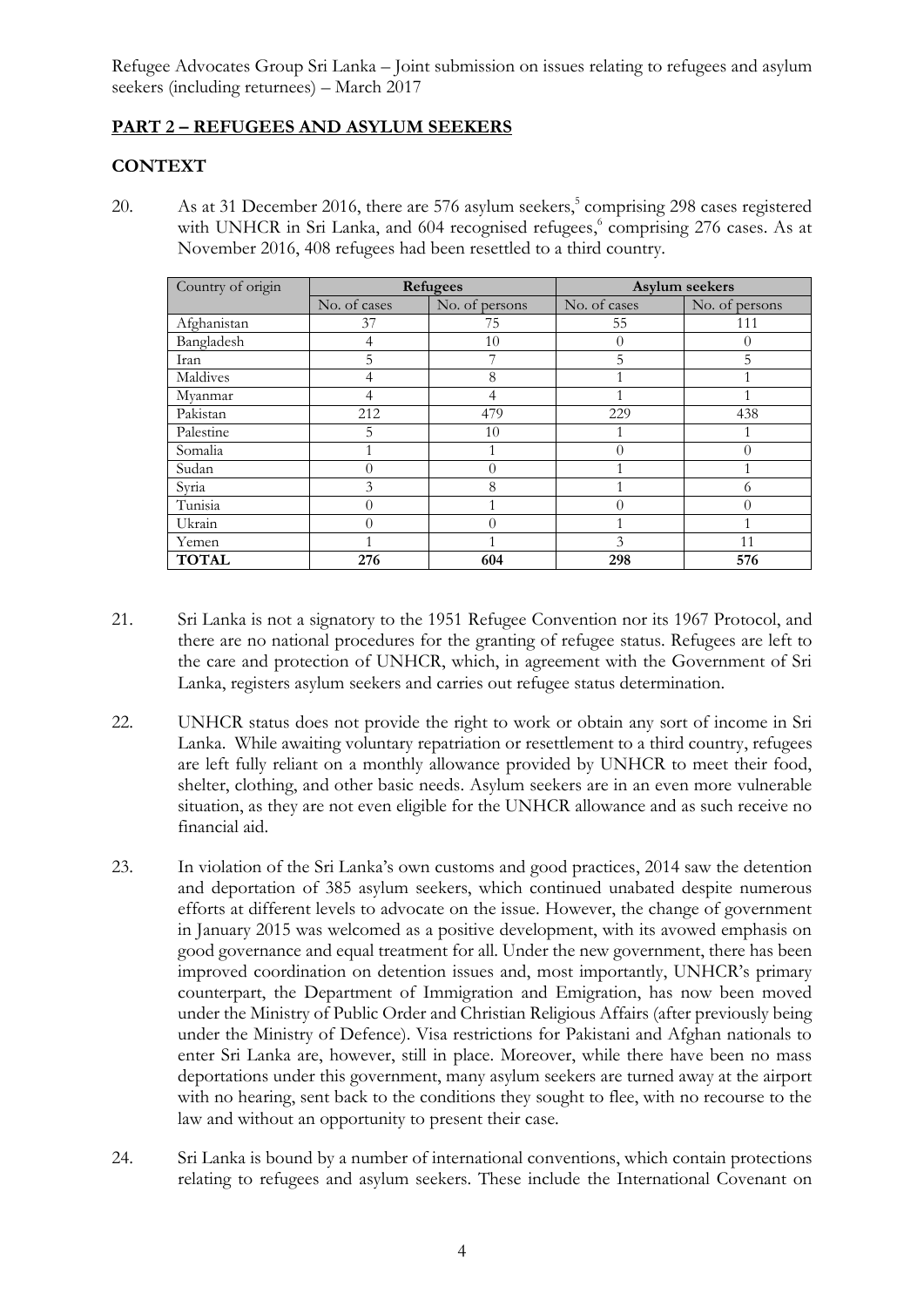Civil and Political Rights, the International Convention on Economic Social and Cultural Rights, the Convention against Torture, the Convention on the Rights of the Child, Convention on the Rights of Persons with Disabilities, the Convention Concerning Discrimination in Respect of Employment and Occupation, Convention against Discrimination in Education, the International Convention on the Elimination of all Forms of Racial Discrimination, and the Convention on the Elimination of all Forms of Discrimination against Women.

### **TURNING AWAY ASYLUM SEEKERS**

25. The current practice of turning away asylum seekers at the port of entry, without affording them an opportunity to present their case violates the customary law principle of *non-refoulement,* referenced in a number of international human rights and refugee law instruments. It is, moreover, inhumane, given that asylum seekers have, in many cases, taken huge risks and made enormous sacrifices in order to flee the political, religious, and cultural persecution they face in their countries of origin. Given the customary international law status of the principle of *non-refoulement*, the fact that Sri Lanka is not a state party to the Refugee Convention does obviate its need to abide by this obligation.

### **DENIAL OF PERMISSION TO WORK**

- 26. The Sri Lankan Constitution recognises the freedom to engage in any lawful occupation, profession, trade, business, or enterprise. However, asylum seekers and refugees are not permitted to seek or engage in any form of employment in Sri Lanka. As a result, they are unable to generate an income. Depriving asylum seekers and refugees of their right to work and secure an income is a gross violation of their human rights and the rights enshrined under numerous international treaties to which Sri Lanka is party.
- 27. The Sri Lankan government has prioritised enhancing the food and nutrition security of the country. However, the benefit of this will not extend to asylum seekers or refugees. Moreover, one of Sri Lanka's primary targets towards achieving the status of a developed country is to eradicate malnutrition and enhance access to quality nutrition and food. To this end, *Samurdhi<sup>7</sup>* (social security program) initiatives are in place to assist families in need. However, this too is not accessible to asylum seekers and refugees, whose nutritional needs are of no concern to the Sri Lankan government, despite the existence of an infrastructural framework that could potentially absorb them easily and at little extra cost.
- 28. A particular challenge for asylum seekers and refugees is shelter. Due to hostility, mistrust, and negative stereotyping from the local community, asylum seekers and refugees are often not made to feel welcome in Sri Lanka. Landlords too have been known to take advantage of their vulnerable situation and charge unreasonable rental rates and advance payments. Moreover, due to their uncertain status in the country, asylum seekers and refugees live in fear of random and unannounced intrusion into their lives by the police and immigration authorities, and the potential consequences that could arise there from, including the threat of deportation. The police and immigration officers have also been known to threaten landlords and warn them against providing housing to asylum seekers and refugees.
- 29. The government should facilitate accommodation in local host communities, instead of the current practice of intimidating home owners willing to rent out their properties to refugees and asylum seekers. The government should also make available, through civil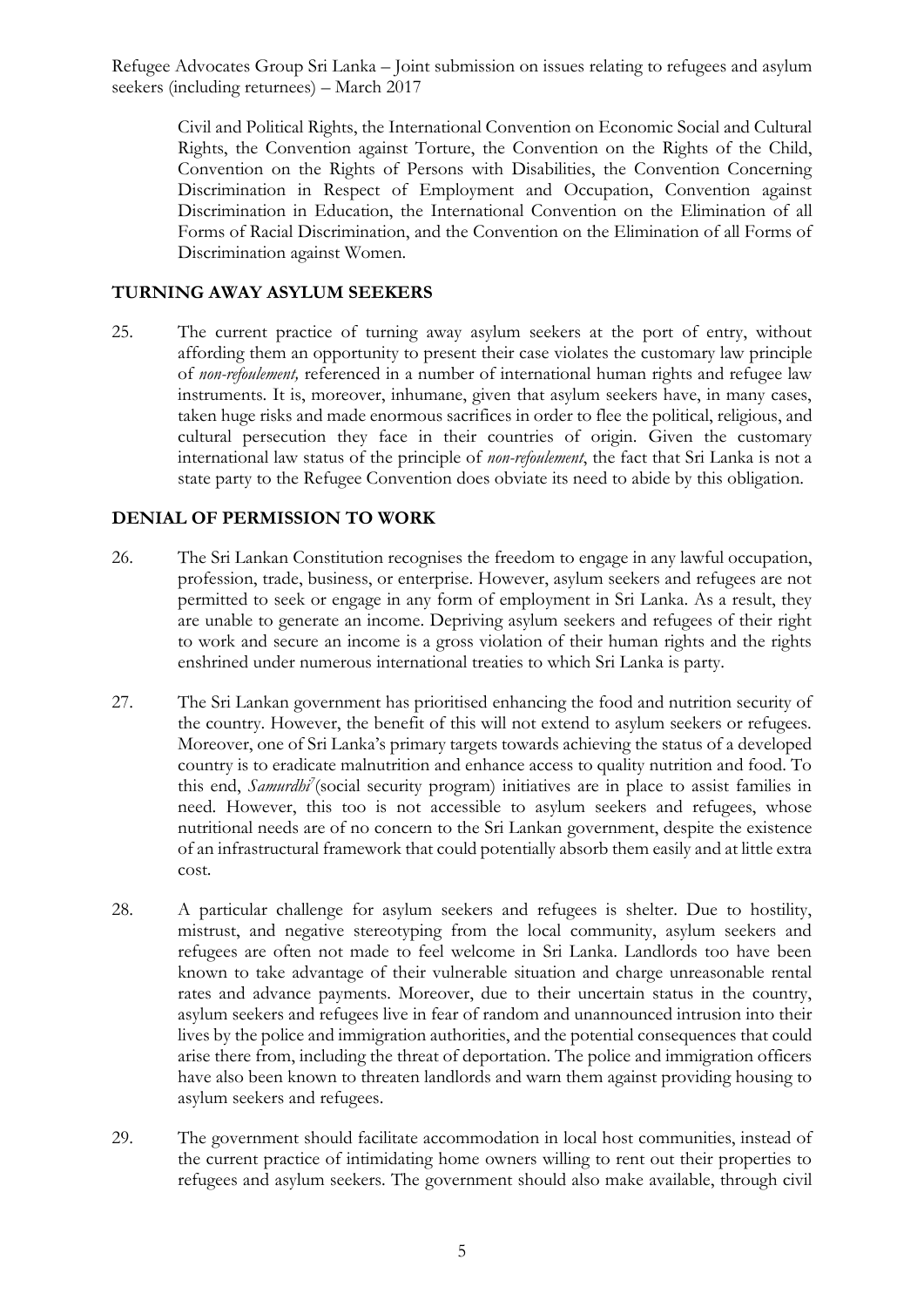society organisations, basic transitional shelter, in accordance with local and international standards and best practices.

### **ACCESS TO HEALTH CARE**

- 30. Sri Lanka has a longstanding reputation for maintaining a reasonably high standard of health facilities through the provision of free medical care, hospital care and clinical facilities. Moreover, the Sri Lankan government has committed to ensuring that preventive, curative, and rehabilitative health facilities, goods and services are within safe reach and physically accessible to everyone free of charge, irrespective of their income status. The treatment and services available to asylum seekers and refugees at public hospitals and clinics is often lacking in terms of care and compassion. Worse still, in some cases the provision of treatment is at the discretion of authorities; asylum seekers and refugees who seek medical care are made to feel like they are seeking a privilege, rather than exercising a basic right.
- 31. The Sri Lankan government also guarantees psychiatric facilities for mental health patients, equipping hospitals with psychiatric wards, implementing community psychiatric programmes across the country, and mandating the National Institute of Mental Health to conduct periodic review and effective judicial control. However, the State has failed to realise that asylum seekers and refugees are among those who need the most support in terms of psychiatric and psychosocial care. Asylum seekers and refugees have fled their countries, often after experiencing and witnessing mass atrocities and violence. They then find themselves in an unfamiliar and unwelcoming environment in Sri Lanka. Their mental well-being, which is already prone to instability given their vulnerable status, is likely to exacerbate due to the fears they face regarding authorities in Sri Lanka as well as anxiety over the well-being of their family and friends in their home countries.

### **EDUCATION**

- 32. The Constitution enshrines the right to education: the assurance to all persons of the right to universal and equal access to education at all levels.<sup>8</sup> The law mandates the compulsory attendance at school for children between five to 14 years of age. Sri Lanka is also a signatory to a number of international conventions that guarantees the right to education of all children.
- 33. One significant and long-standing step in this regard adopted by the government is the provision of free education services from kindergarten to university. As in other areas, the government's commitments do not apply to asylum seekers and refugees. There are currently 106 children of primary school age, of whom 46 are asylum-seekers and 60 are refugees. The refugee children have access to schooling through UNHCR's support, while the asylum-seeker children are receiving limited education through a recently programme funded by ZOA. A further 167 children of secondary school age, of whom 71 are asylum-seekers and 96 are refugees, do not have any access to formal schooling. However, they do receive English classes through the British Council and other language programmes, and some are enrolled in ICT courses. The government also has many technical education and vocational training systems and institutions in place; this would be of particular value to refugees and asylum seekers who need to learn and develop vocational skills that they could utilise in seeking employment and living independently in their countries of resettlement. However, this option too is not made available to them.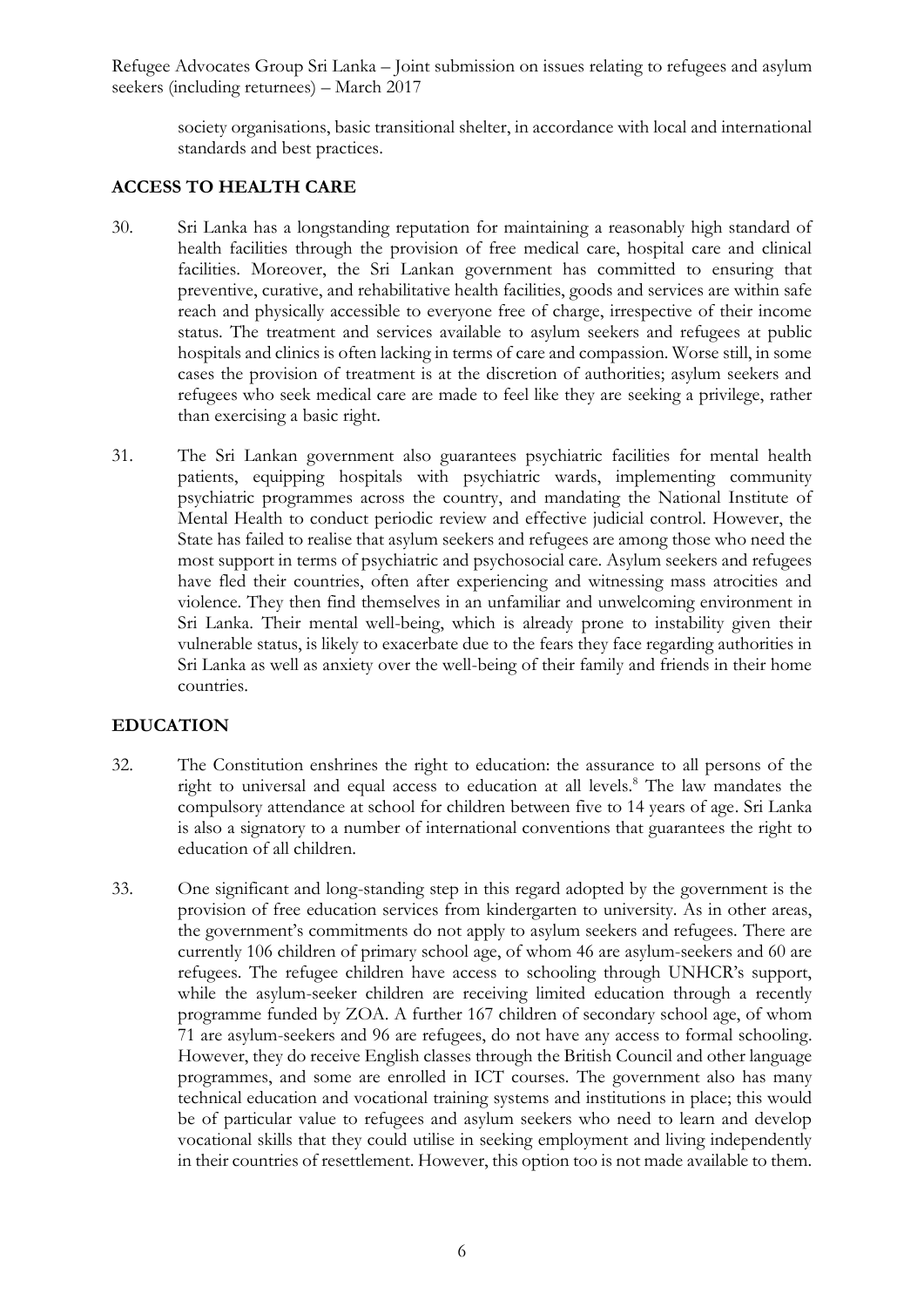## **RECOMMENDATIONS – PART 1 – RETURNEES**

#### **Essential documentation**

- 34. Legal documents, including refugee identity cards issued by the Indian government, should be accepted by the Sri Lankan authorities until essential identity documents are issued after return.
- 35. Those wanting to return should be provided appropriate and adequate support with consular services through the Sri Lankan Deputy High Commission in Chennai, and embassies, high commissions, and consulates in other countries to obtain consular birth certificates and citizenship before return. The Sri Lankan government should issue government circulars and other policy documents to the consular services, instructing them to clear the citizenship backlog for refugees born outside Sri Lanka, especially those living in refugee camps in Tamil Nadu, India.
- 36. Where refugees are unable to provide documents, the government should accept affidavits explaining the reasons for the absence of documents and by accepting minimum documentation, such as the refugee family identity card issued by the Indian government.
- 37. The government should make necessary arrangements to expedite the process of issuing Sri Lankan citizenship after return. The refugee family identity card issued by the Indian government should be considered as sufficient documentary evidence to waive any applicable penalties.

#### **Land and housing**

- 38. The government should set up a special programme inclusive of all returnees to facilitate quick access to essential welfare services, including land and housing within a specific period to ensure durable solutions. There should be an exclusive system that allows returnees to reclaim their property upon the issuance of documentation.
- 39. All returnees should be ensured access to appropriate systems/schemes for support with obtaining shelter. There should be a provision of capital for transitional shelter until they find a permanent house with basic facilities.
- 40. Extremely vulnerable individuals should be given the utmost priority and it should be ensured that all are included in all welfare systems and schemes. Services appropriate to their needs should be provided, such as one-time cash support to reduce their vulnerability and help them to restart their lives.

#### **Education**

41. The government should recognise Indian educational certificates to ensure refugee returnees can continue their secondary and tertiary education in Sri Lanka without any difficulties. The government should amend the university admission policy and system to consider the inclusion of returnees with O/L and A/L equivalent certificates (secondary school qualifications), to enable them to pursue university education.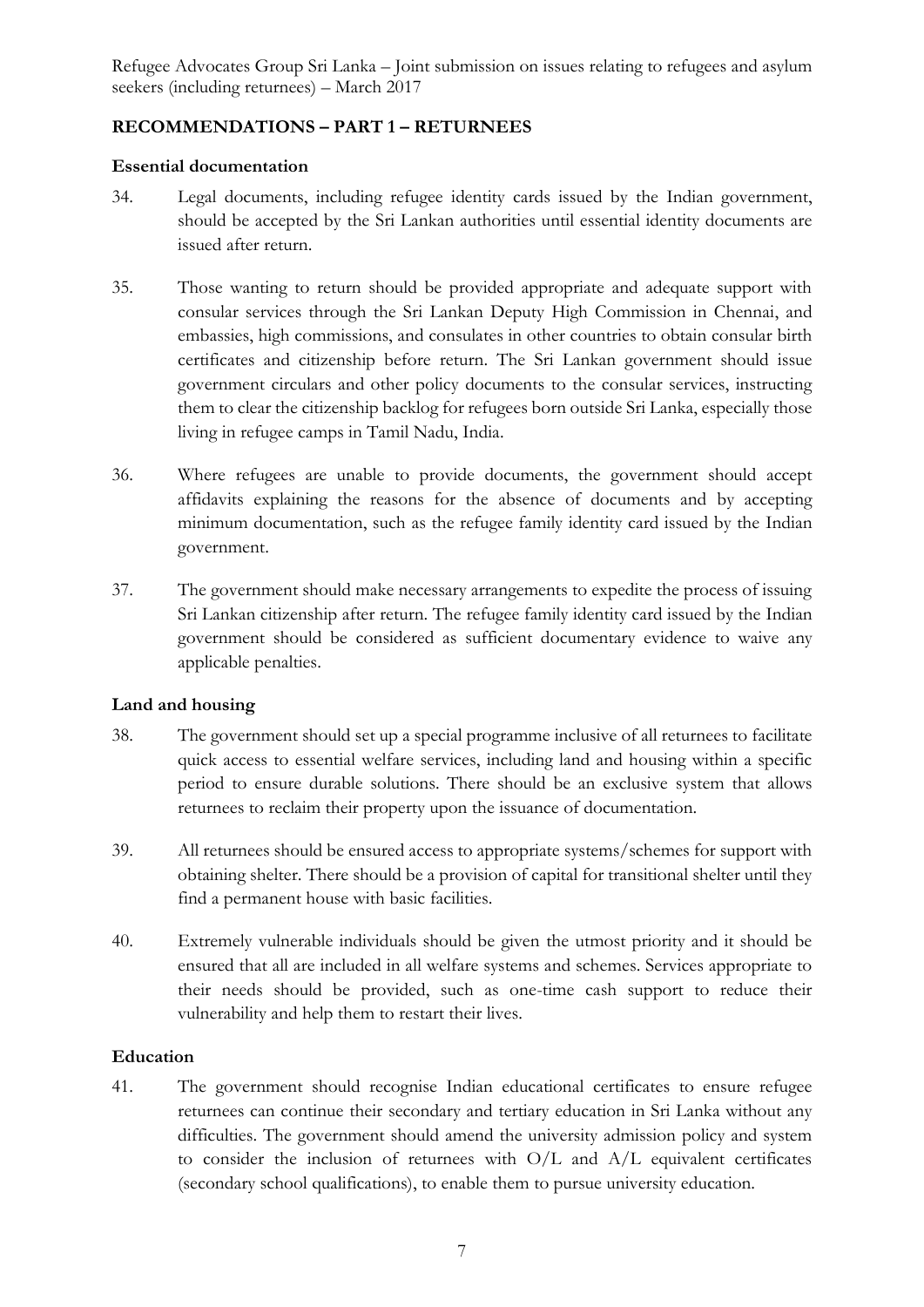42. All foreign courses, including certificates, diplomas, vocational and other courses, should be recognised and equivalent certificates should be provided, without delay. Fees in obtaining equivalent certificates should be waived.

#### **Livelihood and employment**

- 43. Qualified individuals should be given opportunities in both the public and private sectors. In particular, graduates from India and other countries should be facilitated in obtaining employment on par with their educational qualifications.
- 44. Returnees should be included in livelihood schemes to start up their life.

# **RECOMMENDATIONS – PART 2 – ASYLUM SEEKERS AND REFUGEES**

- 45. The Sri Lankan government should abide by the obligation of *non-refoulement* and allow asylum seekers to enter the country, so that a proper determination can be made with regard to the validity of their claim for asylum. Furthermore, the government should carry out its own refugee status determination, alongside and in partnership with UNHCR.
- 46. The Sri Lankan government should permit asylum seekers and refugees to engage in employment of the following nature: all forms of work that would contribute to the welfare of the refugee community; work involving skills and services that would be of benefit to the local economy, especially in areas where there is a scarcity of skills among the local population; and paid apprenticeships.
- 47. The Sri Lankan government should direct its medical health service professionals to be inclusive and cater to the needs of refugees and asylum seekers, alongside the local population. Appreciating that the government is already extending health service to refugees and asylum seekers, it is recommended that an official position be adopted on this so that all healthcare professionals are mandated to provide quality and courteous services to refugees and asylum seekers.
- 48. The Sri Lankan government should extend the education system to ensure compulsory enrolment of refugees and asylum seekers until at least the age of 16, in accordance with national standards.
- 49. Where UNHCR makes a refugee status determination in the negative, a person should not automatically be placed before immigration authorities for deportation.

<u>.</u>

<sup>&</sup>lt;sup>1</sup> Information provided by UNHCR.

<sup>&</sup>lt;sup>2</sup> Birth certificates of parents, marriage certificates, grandparents' birth certificates, parents' consular birth certificates. In addition, circumstances where there are concerns relating to documents, such as errors and mistakes.

<sup>3</sup> Recognition is based on listing in Commonwealth Universities Yearbook or the International Handbook of Universities.

<sup>4</sup> [http://www.asiantribune.com/index.php?q=node/8941.](http://www.asiantribune.com/index.php?q=node/8941) 

<sup>5</sup> An *asylum-seeker* is someone whose request for sanctuary has yet to be processed (www.unhcr.org).